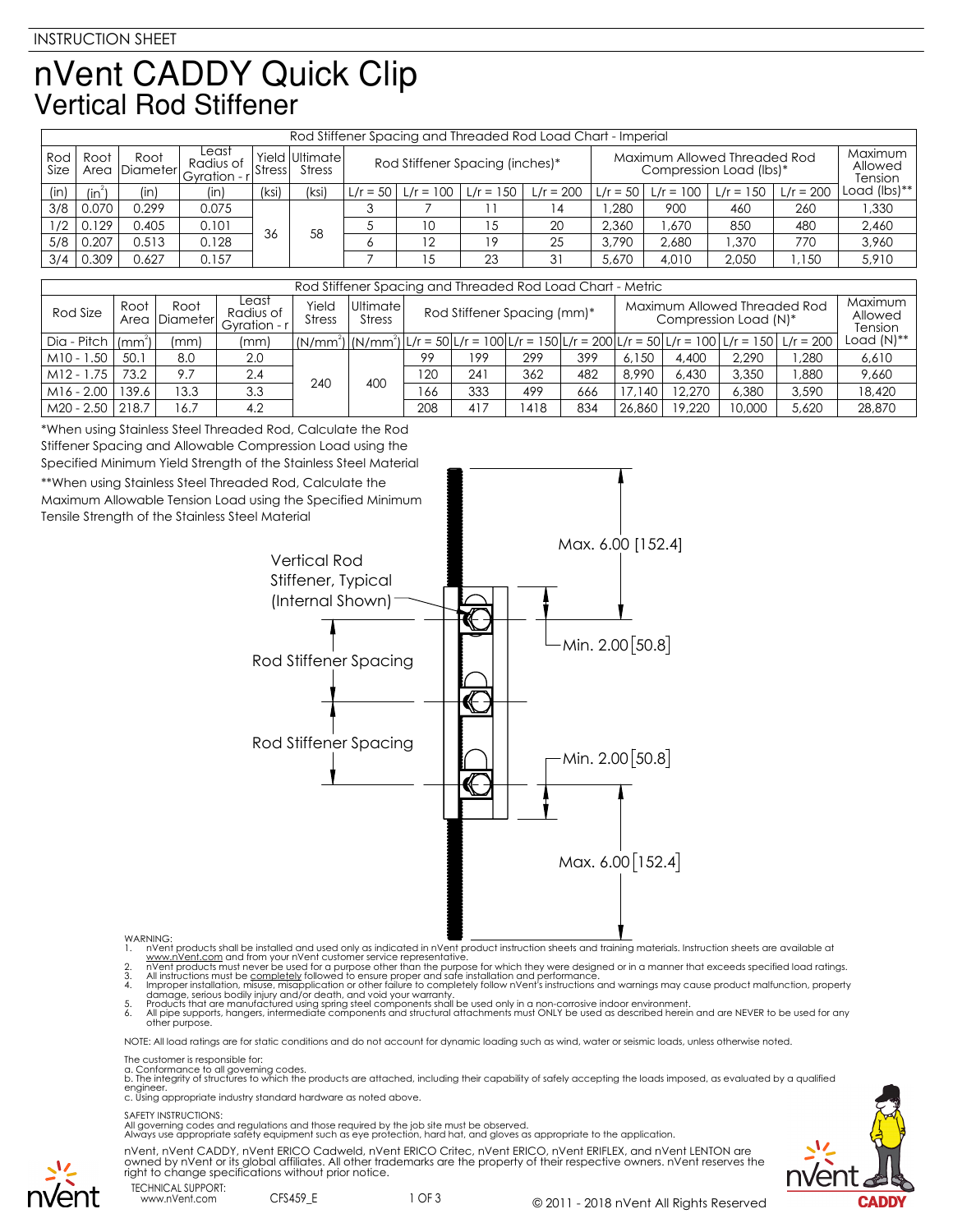



Note: The rod stiffener is intended for use with 1 5/8" x 1 5/8" 12-ga strut (undamaged). If the rod stiffener does not snap into place and firmly hold the rod, remove the rod stiffener, place the threaded rod in the opposite corner of the strut, and reinstall the rod stiffener.



TECHNICAL SUPPORT: nVent, nVent CADDY, nVent ERICO Cadweld, nVent ERICO Critec, nVent ERICO, nVent ERIFLEX, and nVent LENTON are owned by nVent or its global affiliates. All other trademarks are the property of their respective owners. nVent reserves the right to change specifications without prior notice.